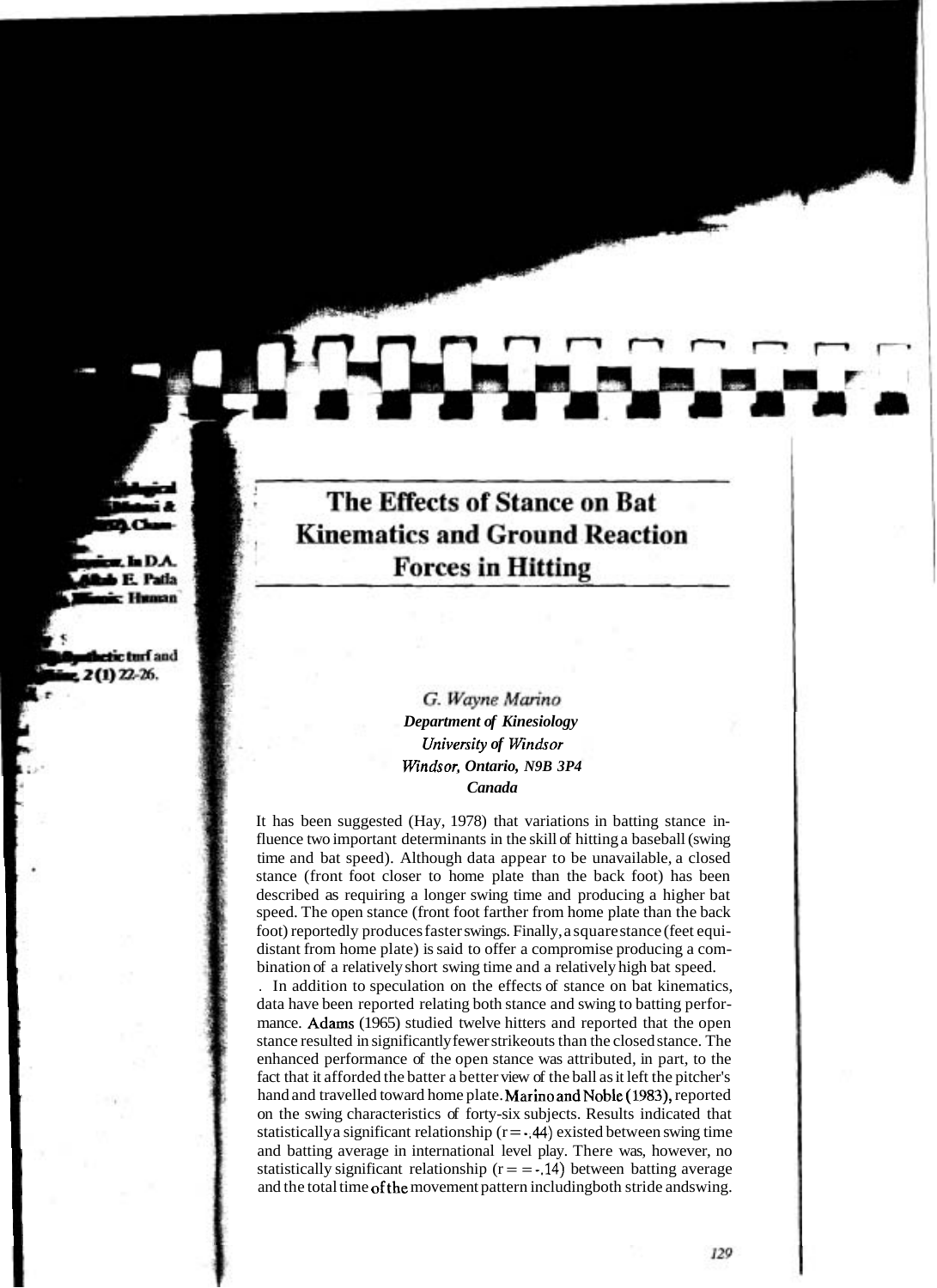McIntyre and Pfautsch (1982) presented data on swing times and bat speeds of swings designed to result in either same-field or opposite-field hits. Swing time was found to be significantly shorter  $(X = 125s$  vs  $X = .142s$ ) for opposite field hits. The linear velocity of the end of the bat was found to be slightly higher for same-field hits (39 m./s **vs** 36ll m/s) but the differences were not statistically significant. These differences were attributed to the slightly shorter radius of rotation found for opposite-field hits.

A complex, three dimensional technique used by Shapiro (1979) resulted in data detailing swing characteristics of one highly skilled intercollegiate level player. Maximum bat velocities ranging from  $26.08 \text{ m/s}$  to 34.67  $m/s$  were reported. In 67% of the trials studied, maximum velocity occurred at the instant of contact.

In a recent study, Hirano (1987) investigated the batting swing kinematics and bat kinetics of five skilled and two unskilled college baseball players. Subjects were fitted with celluloid tape to ascertain hip rotation and high speed cinematography was used to measure bat movements. The mean velocity of the bat impact point was found to be 31.14  $m/s$  for the skilled subjects and  $27.7$   $m/s$  for the unskilled. Also, it was determined that the skilled subjects attained significantly higher total energy values during the swing  $(274.0 \text{ J} \text{ vs } 227.5 \text{ J})$  and that these differences were attributable to differences in the linear kinetic energy component.

Messier and Owen (1984) studied highly skilled female softball players hitting a pitched ball with a standard aluminium softball bat. Two cameras were employed to generate three dimensional data and results indicated a mean resultant bat velocity of 19.08  $m/s$ . Also, kinetic energy (KE) levels of the bat were determined and results revealed a maximum KE of 161.69 J, 59.8% of which was linear in origin and 40.2% rotational. The softball batting stride as employed by highly skilled females was also studied by Messier (1984) who determined the effects of stride characteristics on bat velocity. Although differences in bat displacement were reported, there were no significant differences found in bat velocity when closed, open parallel (square) stances were used.

Thomas (1987) speculated without giving evidence on the weight distribution of a batter. It was suggested that the initial stance is critical to the nature of the swing and that the batter usually assumes a stance with approximately 60% of the weight resting on the rear foot.

The ground reaction forces created by female softball batters were studied by Messier and Owen (1985). Front and rear foot forces were recorded during separate swings as only one force platform was utilized.

130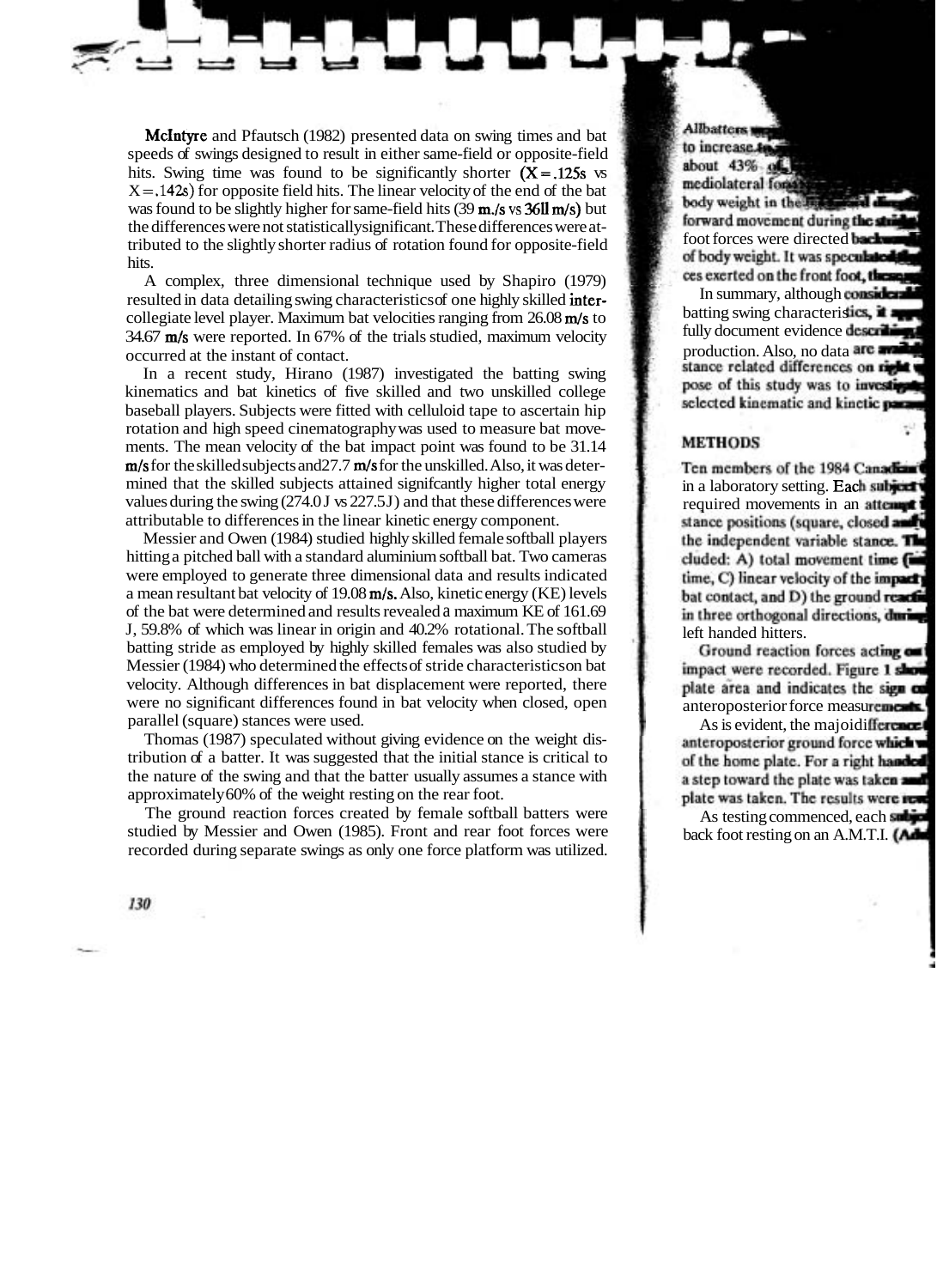Allbatters were right handed hitters. Rear foot vertical forces were found to increase to approximately body weight during the stride and to fall to about **43%** of body weight by the completion of the stride. The mediolateral forces acting on the rear leg reached a maximum of 40% of body weight in the backward direction. This force was said to initiate the forward movement during the stride. In the anteroposterior direction, rear foot forces were directed backward and ranged from about **20%** to **40%**  of body weight. It was speculated that along with the antero-posterior forces exerted on the front foot, these serve to rotate the hips and upper body.

In summary, although considerable attention has been paid to baseball batting swing characteristics, it appears that further work is required to fully document evidence describing the effects of batting stance on force production. Also, no data are available concerning the possible effects of stance related differences on right vs left handed hitters. Thus, the purpose of this study was to investigate the effects of stance variations on selected kinematic and kinetic parameters of the baseball batting swing.

# **METHODS**

Ten members of the **1984** Canadian Olympic Baseball Team were tested in a laboratory setting. Each subject was given ample time to practice the required movements in an attempt to minimize practice effects. Three stance positions (square, closed and open) represented different levels of the independent variable stance. The dependent variables measured included: A) total movement time (including stride and swing), B) swing time, C) linear velocity of the impact point of the bat at the instant of ballbat contact, and D) the ground reaction forces generated by the back foot, in three orthogonal directions, during the batting movements of right and left handed hitters.

Ground reaction forces acting on the back foot during the swing and impact were recorded. Figure **1** shows a schematic diagram of the home plate area and indicates the sign conventions used for the lateral and anteroposterior force measurements.

As is evident, the major. difference that should be noted occurred in the anteroposterior ground force which was exerted perpendicular to the side of the home plate. For a right handed batter, this force was positive when a step toward the plate was taken and negative when a step away from the plate was taken. The results were reversed for a left handed batter.

As testing commenced, each subject assumed a batting stance with the back foot resting on an A.M.T.I. (Advanced Mechanical Technology Inc.)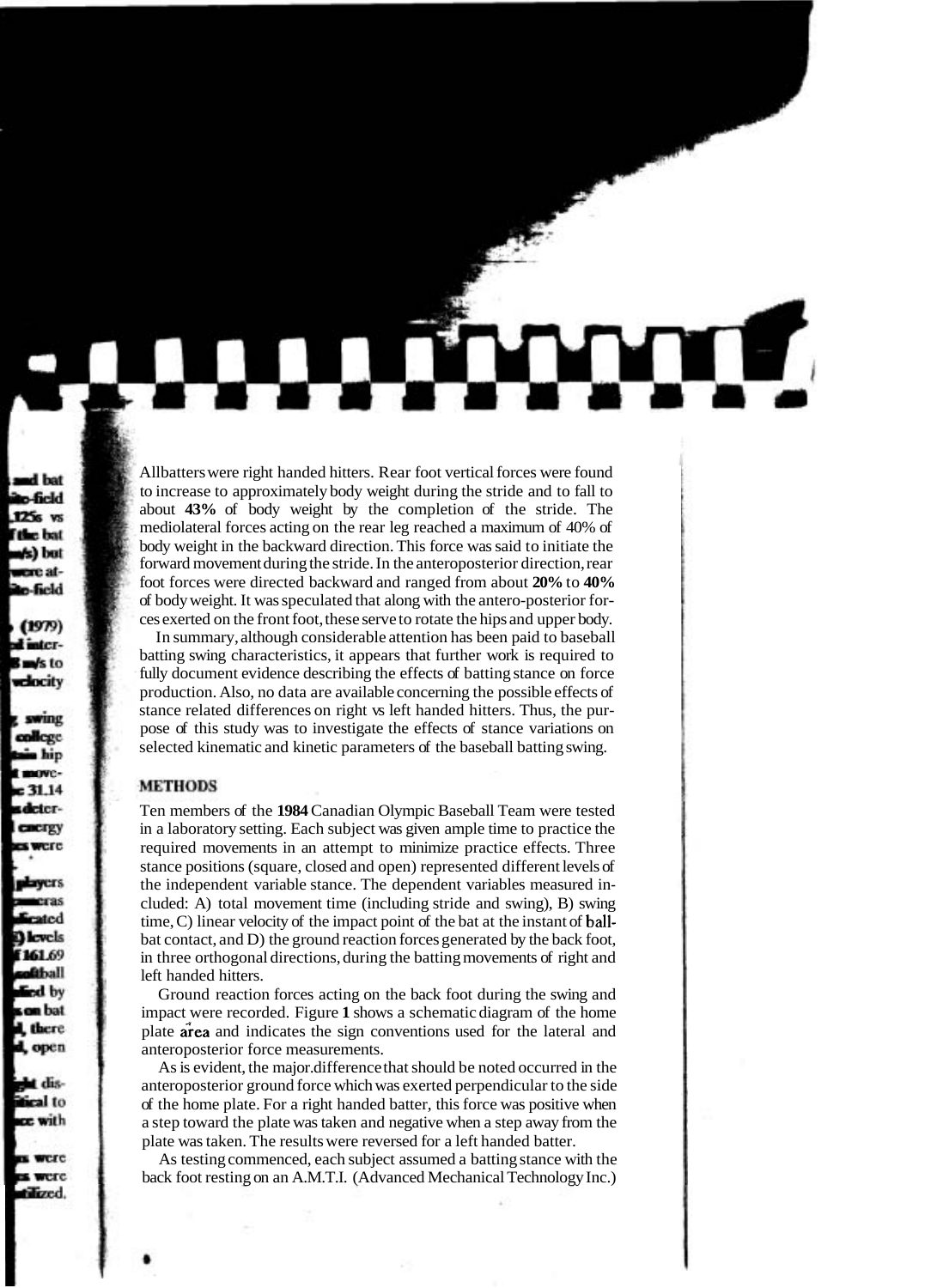

Figure 1: Sign conventions for Ground Reaction Forces

Computerized Biomechanics Platform. The force platform was programmed to sample ground reaction forces for a maximum of 10 seconds at 100 Hz. Subsequently, the time base was scaled to include only the actual preparation period of the hitter and the swing. The force data were filtered through use of a fourth-order, low pass, digital filter in the A.M.T.I. software package. Each subject assumed what they considered to be a closed, open or square stance and the order of closed, open and square stance trials was randomly selected for each subject. All subjects were tested twice using all three stances in a repeated measures design. The data reported in the results section of this paper represent the means I'll be data reported in the resurts section or this paper represent the means<br>of two trials per subject in each **stance pushion**.

two trials per subject in each stance pusition.<br>When each subject had **assumed a comfortable stance, a ball was tossed** into the hitting area. The toss was made from behind a screen and at a r a normal pitch transmission of the time is speed and distance predetermined to simulate the time for a normal pitch speed and distance predetermined to simulate the time for a normal pitch<br>of 128 kilometres per hour to travel from the pitcher's mound to home or 128 knowneries per nour to traver from the pitcher's mound to nome<br>plate. If the toss was suitable, the subject swung and hit the ball into a mesh, netting. Each trial was filmed from an overhead view using a Locam 16 mm retung. Each that was inflicted from an overhead view asing, a Eccan to finite camera operating at 200 frames per second. The optical axis of the lens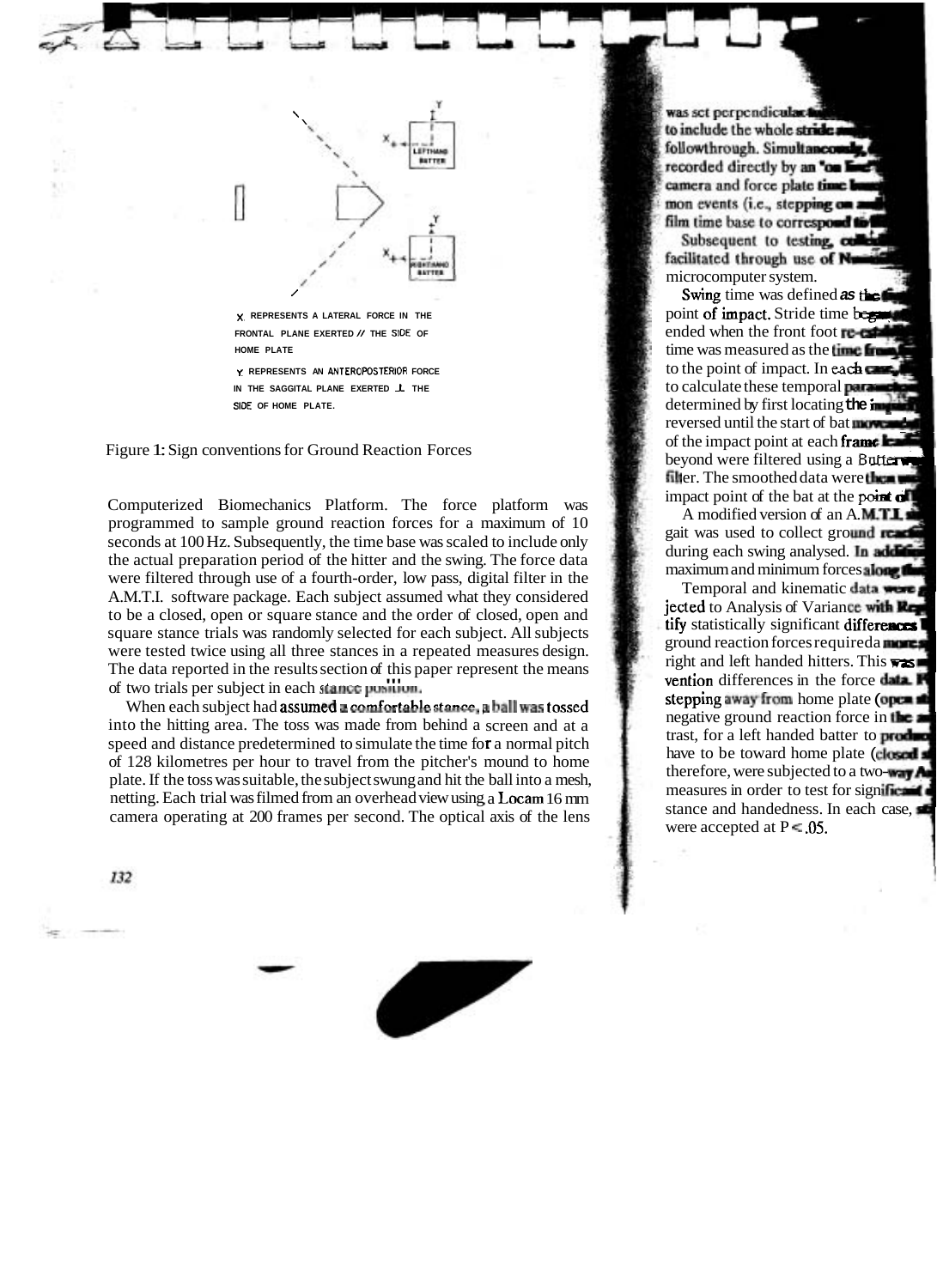was set perpendicular to the ground and the field of view was large enough to include the whole stride and swing as well as the contact point and some followthrough. Simultaneously, data from the force platform system were recorded directly by an "on line" Northstar Horizon microcomputer. The . camera and force plate time bases were synchronized by identifying common events (i-e., stepping on and off the platform) and interpolating the film time base to correspond to that of the force platform.

Subsequent to testing, collection of kinematic data from film was facilitated through use of Numonics Graphics Calculator and Apple **I1**  microcomputer system.

\$

Swing time was defined as the time from initiation of the stride to the point of impact. Stride time began at the start of the forward stride and ended when the front foot re-established ground contact and finally; bat time was measured as the time from first perceptible movement of the bat to the point of impact. In each case, the time base from the film was used to calculate these temporal parameters. Linear bat velocity at impact was determined by frrst locating the impact point on the bat. The film was then reversed until the start of bat movement was apparent and the coordinates of the impact point at each frame leading up to impact and several frames beyond were filtered using a Butterworth, low pass, fourth-order digital filter. The smoothed data were then used to calculate linear velocity of the impact point of the bat at the point of ball contact.

A modified version of an A.M.T.I. software package designed to assess gait was used to collect ground reaction force data from the back foot during each swing analysed. In addition to the actual force-time curves, maximum and minimum forces along three orthogonal axes were recorded.

Temporal and kinematic data were grouped for all subjects and subjected to Analysis of Variance with Repeated Measures in order to identify statistically significant differences between stances,. Assessment of ground reaction forces required a more specific separation of subjects into right and left handed hitters. This was necessary to account for sign convention differences in the force data. For example, right handed batter stepping away from home plate (open stance) would normally produce a negative ground reaction force in the anteroposterior direction. In contrast, for a left handed batter to produce a similar force, the step would have to be toward home plate (closed stance). Force and impulse data, therefore, were subjected to a two-way Analysis of Variance with repeated measures in order to test for significant differences between both batting stance and handedness. In each case, statistically significant differences were accepted at  $P = .05$ .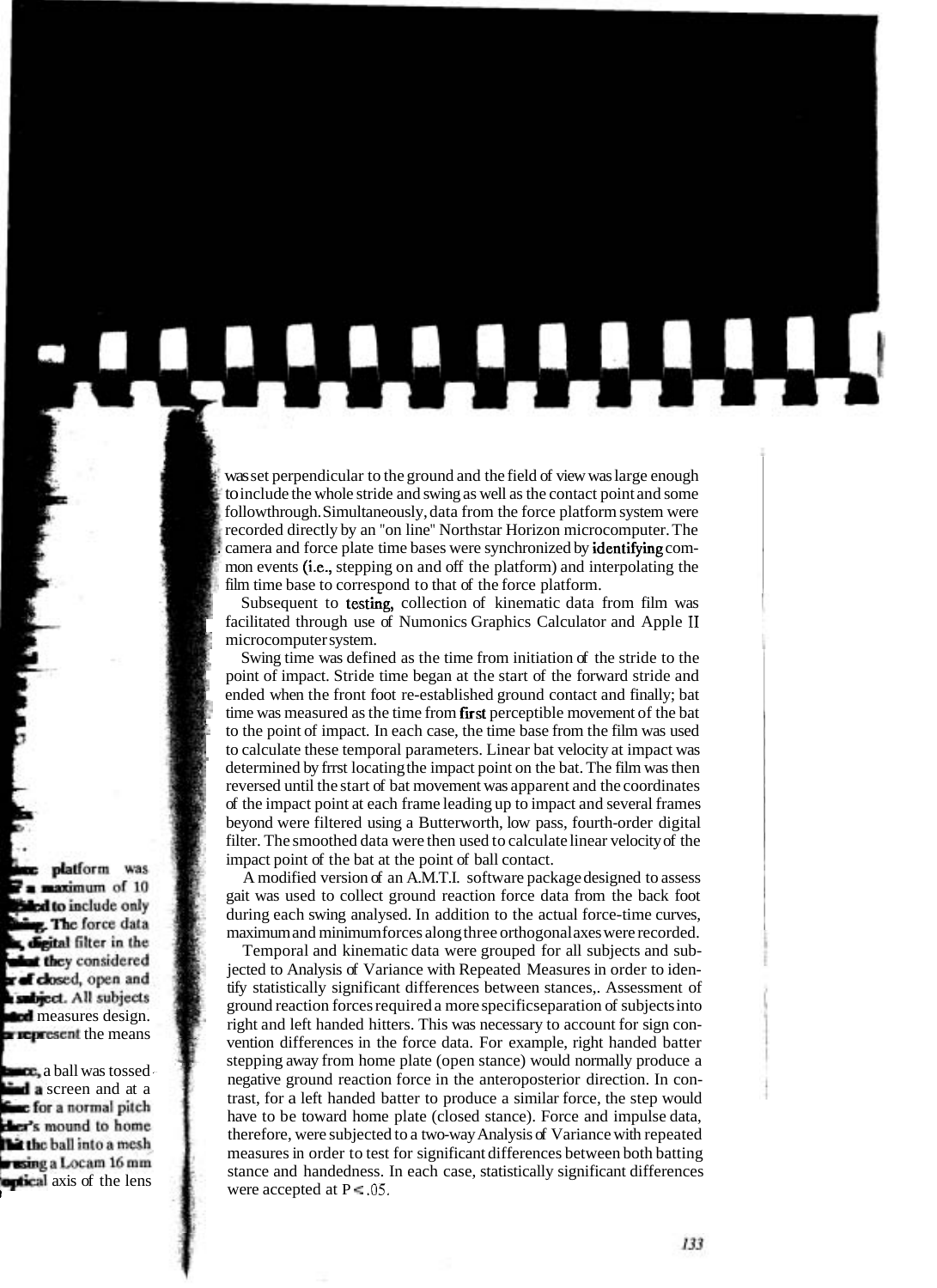# **RESULTS** -3

Temporal and kinematic variable means for each stance condition are listed in Table 1.

'

#### TABLE 1

Mean Temporal and Kinematic Characteristics of Batting Performance Using Three Stances

 $(N-10)$ 

| Variable                        | Square | Closed | <b>Open</b> |  |
|---------------------------------|--------|--------|-------------|--|
| Total Swing Time (s)            | .51    | .52    | .49         |  |
| Stride Time (s)                 | .32    | .32    | .31         |  |
| Bat Time (s)                    | .20    | .21    | 19          |  |
| Bat Velocity (m/s)<br>at Impact | 23.8   | 24.7   | 24.4        |  |
|                                 |        |        |             |  |

The total swing time was slightly shorter for the open stance than for the other two (X open = .49s, X square = .51s, and X closed = .52s). In addition, the bat time (from commitment to swing until impact) was slightly smaller for the open stance (.19x vs .20s and .21s). These trends would have been expected based on the literature review. However, due to the combined effects of the small number of subjects and high variability, none of the differences met the criterion for statistical significance. In effect, based on the results of this study, it appeared that stance had no effect on how quickly a hitter got the bat into the hitting area. Finally, no trends were found in the mean bat velocities at the point of impact. In fact, both the closed  $(X = 24.7 \text{ m/s})$  and open  $(X = 24.4 \text{ m/s})$  stances produced slightly higher velocities than the square stance  $(X = 23.8 \text{ m/s})$ . Once again, none of the observed differences were found to be statistically significant. The results of this study indicated, therefore, that bat velocity was unaffected by stance.

In assessing forces it was determined that no statistically significantdifferences occurred either between stances or between left and right handed batters in the maximum vertical or lateral forces exerted during the swing. The mean vertical maxima recorded on the ten subjects for the square, closed and open stances were  $X = 894$  N,  $X = 865$  N, and  $X = 918.5$  N, respectively, and the mean maxima of the lateral forces were  $X = 237.4$ N,  $X = 221.5$  N, and  $X = 228.7$  N, respectively.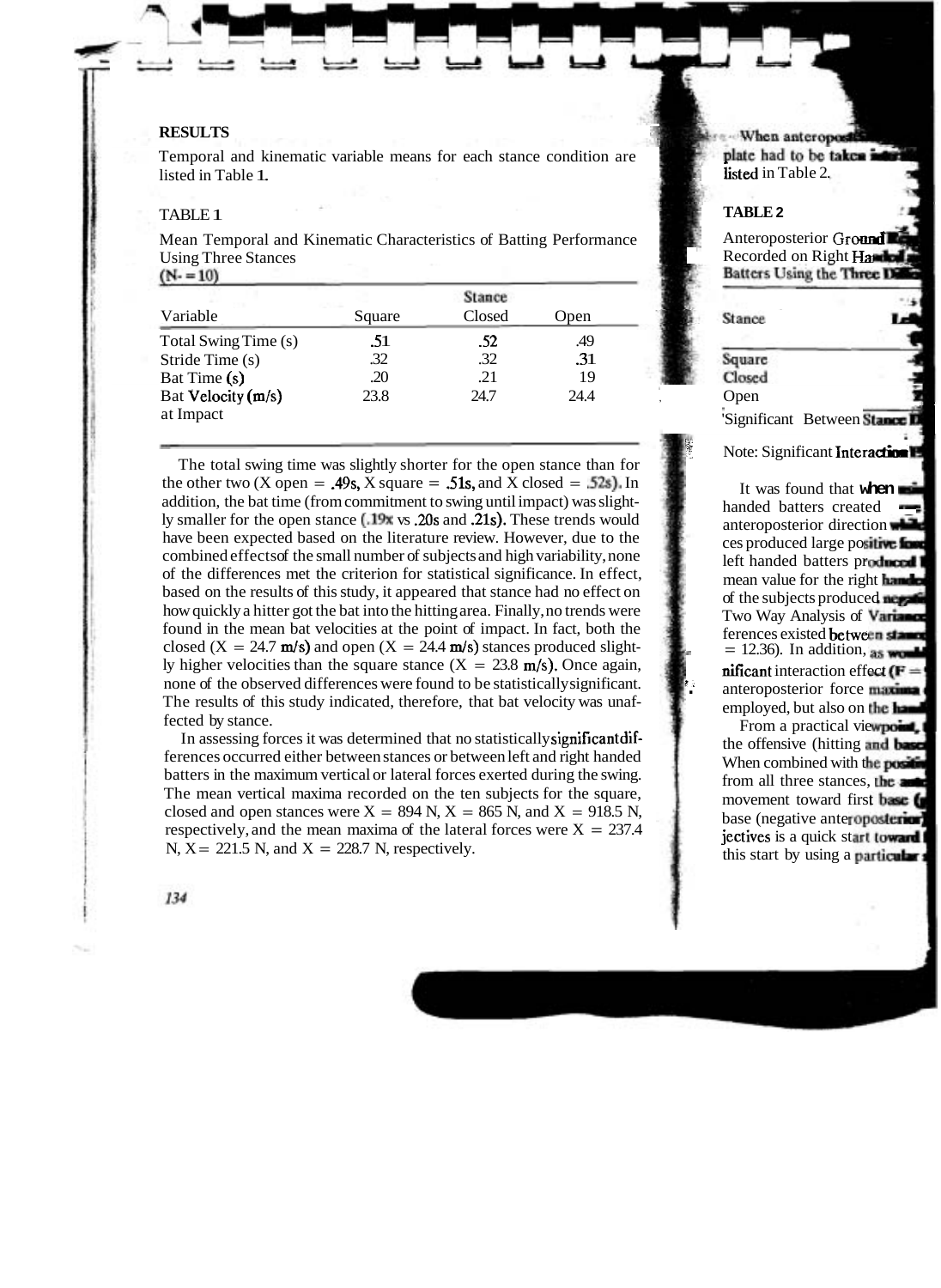When anteroposterior forces were assessed, position relative to home plate had to be taken into account. The force data for this variable are listed in Table 2.

### **TABLE 2**

# Anteroposterior Ground Reaction Forces Recorded on Right Handed and Left Handed Batters Using the Three Different Stances

| <b>Stance</b> | Left Handed* | <b>Batters</b><br>Right Handed* |
|---------------|--------------|---------------------------------|
|               | $(N = 5)$    | $(N = 5)$                       |
| Square        | $-194.3N$    | 186.4N                          |
| Closed        | $-245.3N$    | 237.8N                          |
| Open          | 257.5N       | 32.4N                           |

\*Significant Between Stance Differences at P < .05

Note: Significant Interaction Exists at  $P = .05$ .

It was found that when using either a square or a closed stance, left handed batters created large negative ground reaction forces in the anteroposterior direction while right handed batters using the same stances produced large positive forces. In contrast, when using an open stance, left handed batters produced large positive anteroposterior forces. The mean value for the right handed group in this study was small since three of the subjects produced negative forces and the other two positive forces. Two Way Analysis of Variance revealed that statistically significant differences existed between stances for both right and left handed groups (F  $= 12.36$ ). In addition, as would be expected, there was a statistically sig**nificant** interaction effect ( $F = 9.21$ ). This indicated that the nature of the anteroposterior force maxima depended not only on the type of stance employed, but also on the handedness of the batter.

From a practical viewpoint, these data may be of some significance in the offensive (hitting and baserunnings) phase of the game of baseball. When combined with the positive lateral force vectors evident in all strides from all three stances, the anteroposterior force vector produces either movement toward first base (positive anteroposterior) or toward third base (negative anteroposterior). Therefore, since one of the batter's objectives is a quick start toward first base, it might be possible to enhance this start by using a particular stance. For example, a left handed batter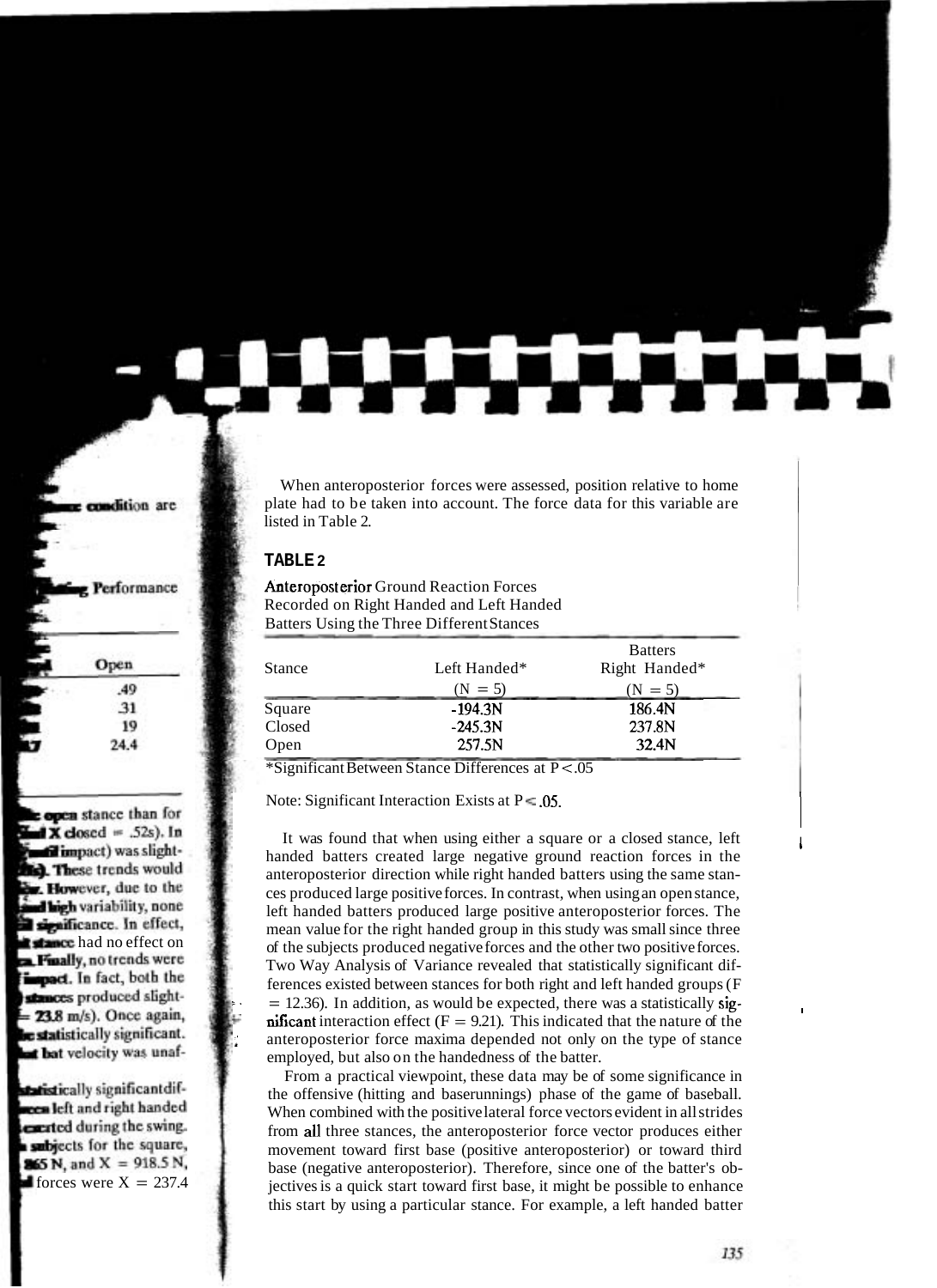using an open stance may be able to leave the batter's box with greater momentum toward first base than another batter using either a closed or even square stance. It is theoretically possible that some ground outs could be turned into base hits. In contrast, a right handed hitter might create a more effective movement toward first base through use of a closed or square stance rather than an open one. Since quickness out of the batter's box was not tested in this study, this discussion is hypothetical but the possible advantages are significant enough to warrant investigation.

The hypothesis that stance can affect quickness of movement out of the batter's box and momentum toward first base neglects the other stated advantages of various stances. However, the data from this study indicate that no between stance differences exist in any of the temporal or kinematic variables measured including swing time and bat velocity. The other main advantage of various stances, the ability to see the ball better, has not been considered here.

# **SUMMARY AND CONCLUSIONS**

In summary, a laboratory study was designed to evaluate batting characteristics of elite amateur baseball players. Ten member (five right handed and five left handed batters) of the 1984 Canadian National and Olympic Team were tested while hitting tossed baseballs into a net. Each of the batters used square, closed and open stances in randomly selectedorder. Data collection was facilitated through use of high speed film and force platform system capable of recording ground reaction forces acting on the back foot during the stride and swing. Both kinematic and kinetic variables of interest were measured.

Analysis of the results led to some conclusions that did not support earlier literature on hitting. For example, it had been felt that differences existed in both quickness of the swing and bat velocity at impact between the three stances studied. Data from this laboratory investigation did not support that contention. However, since no differences in these temporal and kinematic =variables were found, it was possible to look at other potential advantages of each of the stances. It was found that right handed batters using either square or closed stances produced forces that might facilitate quickness and high velocity in their starts toward first base following contact with the ball. In contrast, left handed batters, to gain this advantage, would have to use an open stance.

Interpretations of the data from this study must be made in light of certain limitations. Since the toss was made from a relatively short distance,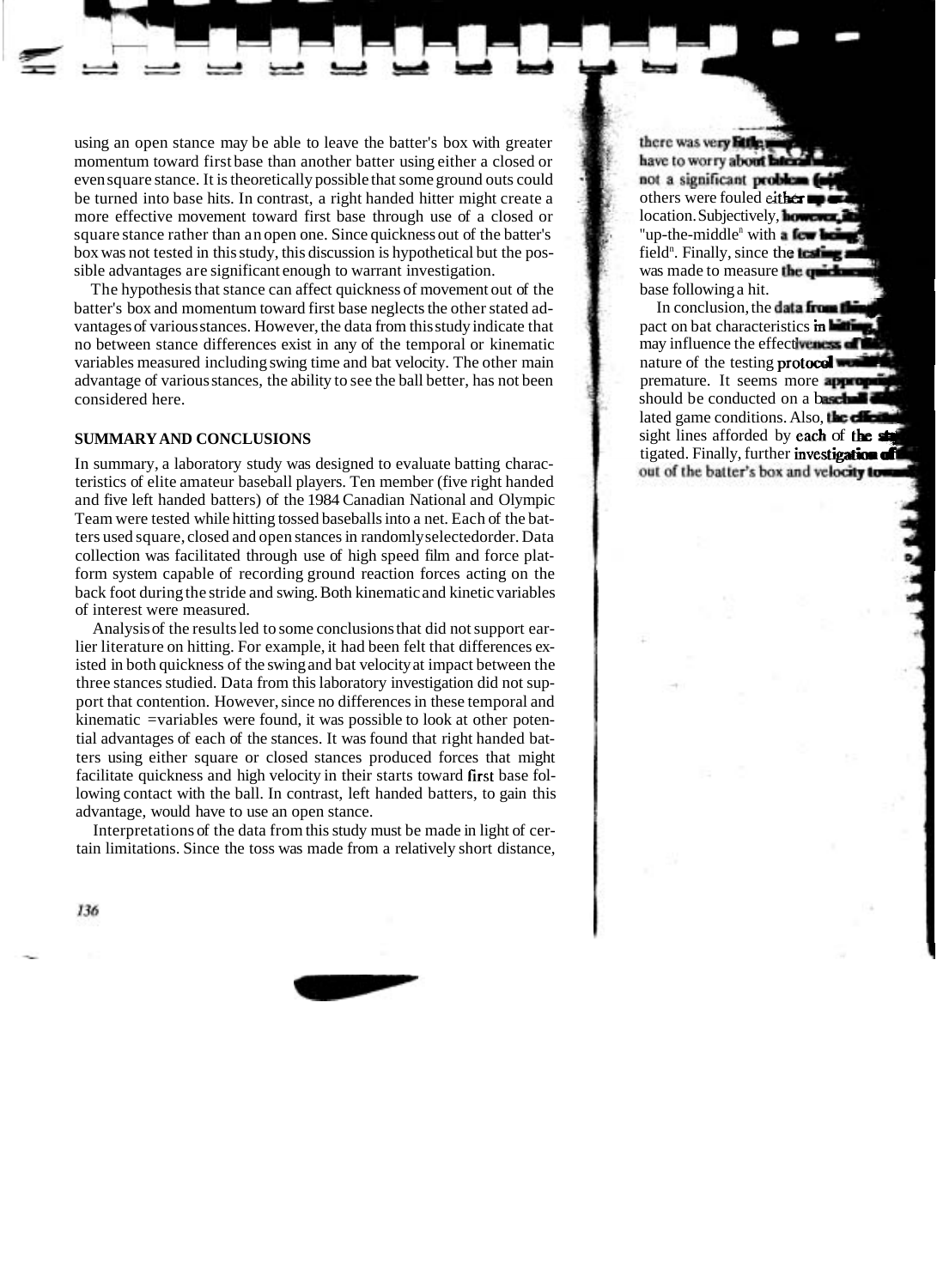there was very little uncertainty regarding location. Also, the batter did not<br>have to worry about lateral movements (curving) of the ball and timing was<br>not a significant problem (only one toss was missed entirely and a f others were fouled either up or down). No consideration was given to hit location. Subjectively, however, it appeared that most hits would have been "up-the-middle" with a few being "pulled and a few hit to the "opposite" field". Finally, since the testing area was somewhat **confined**, no attempt was made to measure the quickness or velocity of movements toward first base following a hit.

In conclusion, the data from this study suggests that stance has little impact on bat characteristics in hitting. It does, however, suggest that stance may influence the effectiveness of the batter's start toward first base. The nature of the testing protocol would render these conclusions somewhat premature. It seems more appropriate to suggest that similar testing should be conducted on a baseball diamond under either game or simulated game conditions. Also, the effects of eye dominance and the varying sight lines afforded by each of the stances should be more fully investigated. Finally, further investigation of the effects of stance on quickness out of the batter's box and velocity toward first base is warranted.